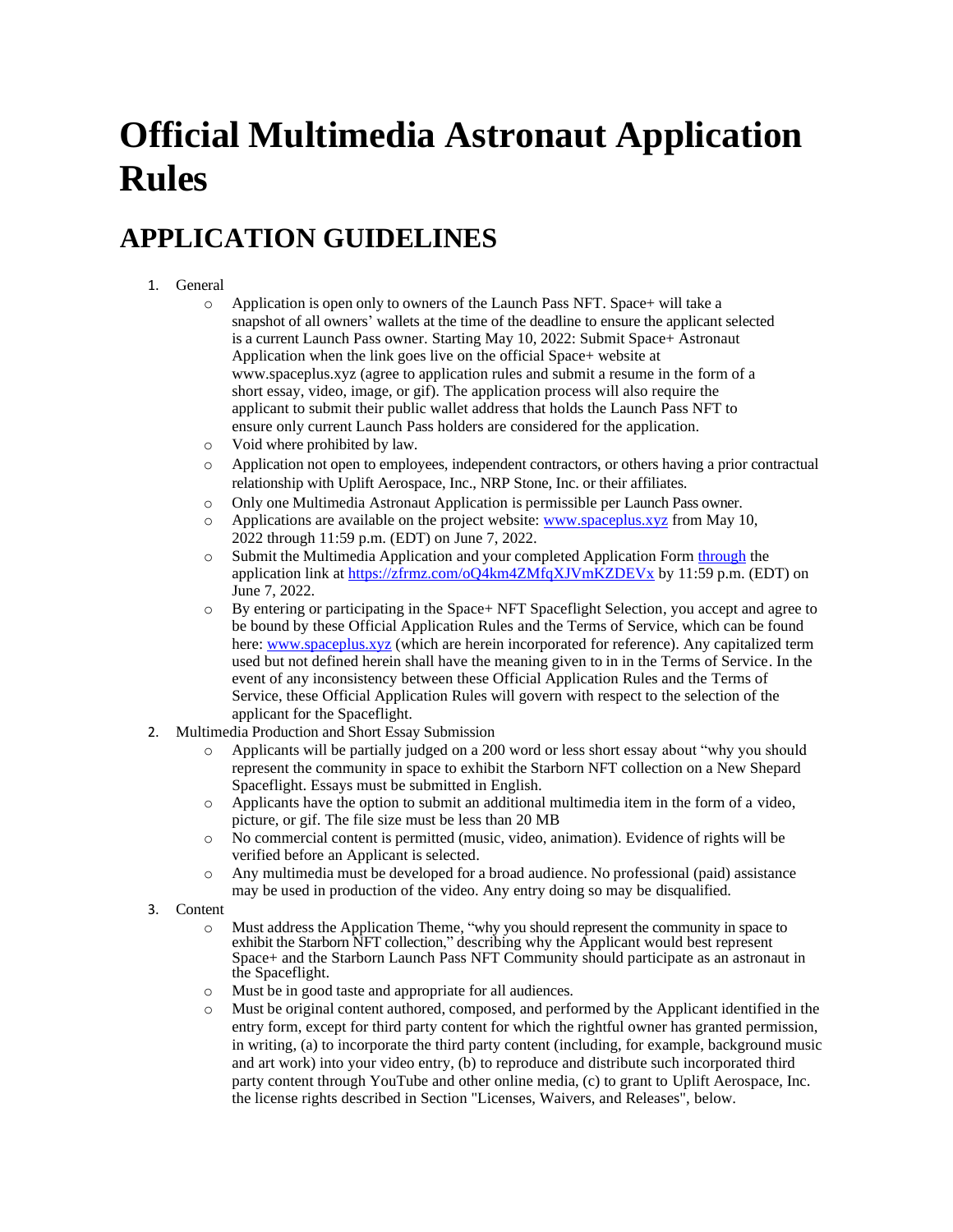## **JUDGING CRITERIA**

- 1. Content
	- o Did the Multimedia Application address the theme of the application?
	- o Did the Multimedia Application show a devotion to space exploration?
	- $\circ$  Did the Multimedia Application show that the applicant has a passion for the Space+ project?
	- o Was the information clear and well expressed?
- 2. Creativity
	- o Was there unexpected or innovative use of Multimedia that enhanced the power of the Application? (Creativity of execution)
	- o Did the message provide a new perspective? (Creativity of idea)
	- o Did the total Multimedia Application display a combined innovative use of design, materials, and ideas? (Creativity of total product)
- 3. Overall effectiveness of delivery
	- o Was there one key message that was clearly stated?
	- o How engaging was the message?

## **SUBMITTING YOUR APPLICATION**

- 1. To submit a Multimedia Application you must press "Submit" on the official online application at <https://zfrmz.com/oQ4km4ZMfqXJVmKZDEVx> before 11:59 p.m. (EDT) on June 7, 2022. Please ensure that any multi-media such as video application is in accordance with th[e Google Terms of](http://www.google.com/policies/terms/)  [Service,](http://www.google.com/policies/terms/) [Google Privacy Policy, a](http://www.google.com/policies/privacy/)n[d YouTube Terms of](https://www.youtube.com/static?template=terms) [Service.](https://www.youtube.com/static?template=terms)
- 2. For your video application to be considered in the Space+ NFT Selection, you must submit the "Application Form" and your multi-media application at
- <https://zfrmz.com/oQ4km4ZMfqXJVmKZDEVx> before by 11:59 p.m. (EDT) on June 7, 2022.
- 3. Further requirements concerning applicant eligibility will be requested and verified as described below.

#### **REPRESENTATIONS AND WARRANTIES**

By submitting a Multimedia Application and Application Form to the Space+ NFT Spaceflight Selection, you represent and warrant that the multimedia entry complies with the Multimedia Astronaut Application Rules, and Application Entry Guidelines, and that:

- 1. You own or have the necessary licenses, rights, consents, and permissions to reproduce, distribute and publicly perform works of authorship or other content, including music, and images or likeness of any person, contained in your video application, and you have the right under all patent, trademark, trade secret, copyright or other proprietary rights to grant to Uplift Aerospace, Inc. the licenses described in Section 6, below;
- 2. Your Multimedia Application complies with the [YouTube](https://www.youtube.com/static?template=terms) Terms of Service;
- 3. At the time of entry or any time thereafter, your Multimedia Application does not contravene any contractual, legal or other obligation;
- 4. At the time of entry or any time thereafter, your Multimedia Application does not infringe the intellectual property rights of any third party;
- 5. Your Multi-Media Application does not contain any profane, pornographic, obscene, or defamatory materials;
- 6. Use of the Multimedia Application by Uplift Aerospace, Inc, as contemplated by the Multimedia Astronaut Application Rules, will not infringe any copyrights, rights of publicity or any other rights of any person, living or dead. The video and materials used are not subject to any prior agreements that would limit the scope of the permission granted to Uplift Aerospace, Inc under the Rules; and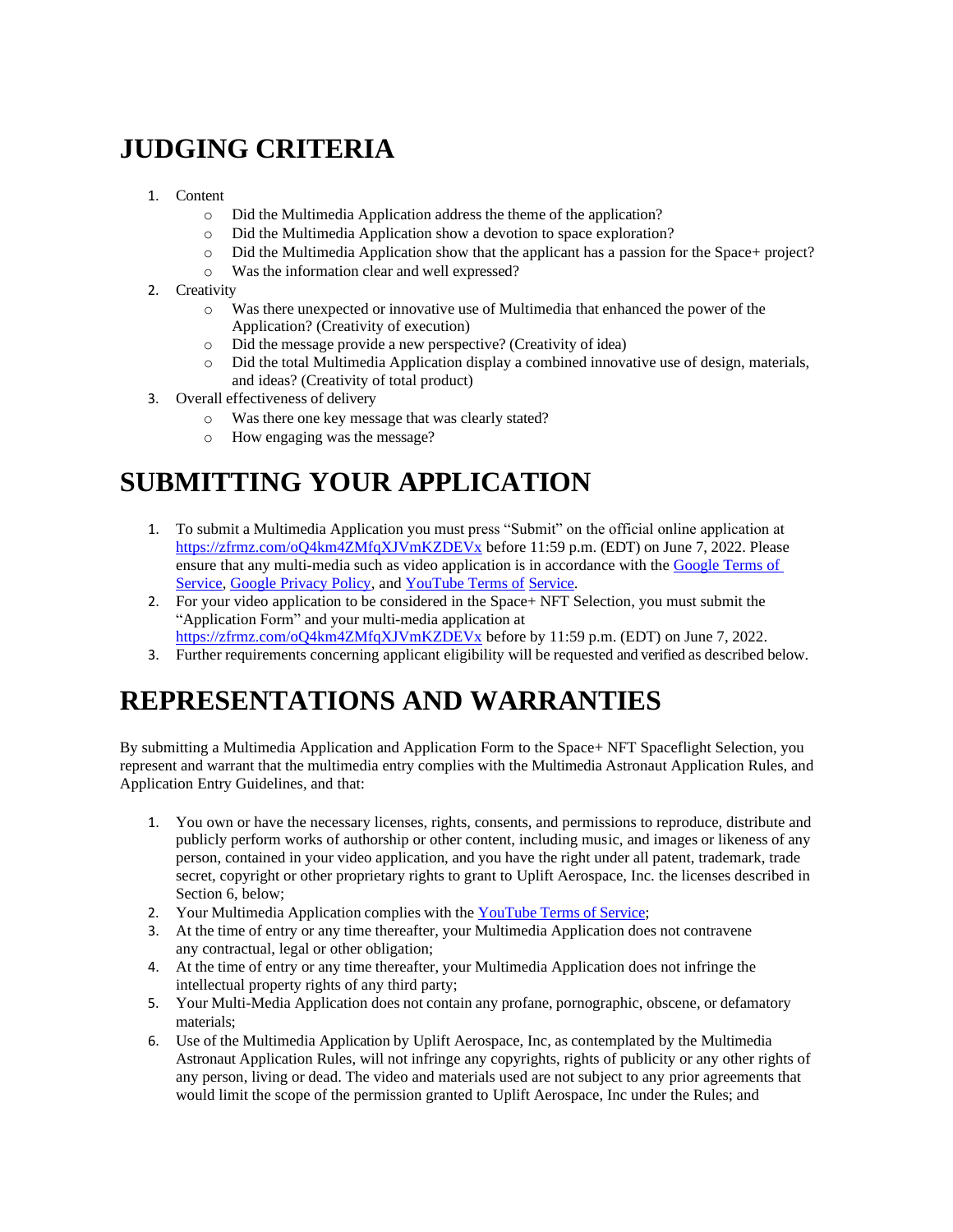7. You have complied with all relevant laws, rules, and regulations in the production of your video application.

### **SPACEFLIGHT SELECTION**

- 1. Preliminary Selection- Shortly following the conclusion of the Multimedia Application on May 17, 2022, Space+ will select five (5) finalists to represent Space+ to travel to space and exhibit the Space+ Starborn artwork collection (subject to eligibility verification) from all Applications submitted. At the time of Preliminary Selection, the five (5) finalists will have 48 hours to execute non-disclosure agreements, affidavits, releases and waivers of liability from both Space+ and the third-party spaceflight provider, by which each preliminary finalist agrees to acceptance as a finalist for the Multimedia Application. During this 48-hour period, each finalist will also be required to provide Uplift Aerospace, Inc. with a multimedia piece (video, essay, picture, gif) about themselves and why they should be selected by the community to be the first Space+ astronaut. Ranked Vote on Discord by Launch Pass Owners to Select Finalist shall start on June 14, 2022, at 12:00 a.m. EDT. Launch Pass NFT holders will be able to vote through a ranked voting form on the Space+ Discord server to select a finalist. If a finalist is unable to attend the launch, is unable to perform the requirements of being an astronaut, or is not approved by the third-party spaceflight provider, Uplift Aerospace, Inc. will select the next highest voted individual for the spaceflight until a finalist is select and announced. The Space+ Community Member selected to become the first Space+ Astronaut must be a Launch Pass NFT owner at the time of the announcement of the selection to be considered. Ranked Voting closes and first Space+ Astronaut will be selected on June 14, 2022, at 11:59 p.m. EDT.
- 2. Within 7 days of the completion of the ranked vote on June 14, 2022, the Applicant Selected to be the first Space+ Astronaut will be announced by the Space+ team.

#### **LICENSES, WAIVERS AND RELEASES**

- 1. In consideration for your participation in the selection process, you hereby grant Uplift Aerospace, Inc a worldwide, non- exclusive, royalty-free, perpetual (for the duration of the applicable copyright), sub-licensable, and transferable license to exercise the rights in your Multimedia Application as stated below:
	- o to reproduce the multimedia and essay;
	- o to create and reproduce derivative works of the multimedia;
	- $\circ$  to distribute copies of, display publicly, perform publicly, and perform publicly by means of a digital audio transmission the video and any derivative works of the video.
- 2. For the avoidance of doubt, where the video entry incorporates a musical composition, you waive any exclusive right to collect royalties for the public performance or public digital performance (e.g., webcast) of the multimedia or any derivative works of the multimedia.
- 3. For the avoidance of doubt, where the video entry is deemed a sound recording, you waive any exclusive right to collect, whether individually or via a performance-rights society, royalties for the public digital performance (e.g., webcast) of the multimedia, subject to the compulsory license created by 17 USC Section 114 of the US Copyright Act (or the equivalent in other jurisdictions).
- 4. The above rights may be exercised in all media and formats whether now known or hereafter devised. The above rights include the right to make such modifications as are technically necessary to exercise the rights in other media and formats. All rights not expressly granted by you are hereby reserved.
- 5. You understand that use of the multimedia by Uplift Aerospace, Inc. may include, but will not be limited to, the following:
	- $\circ$  Initially, the multimedia may be posted on the Space+ website, which is made publicly available and subject to the applicable rules and licenses; and
	- o The multimedia entry may be displayed, reproduced, distributed, and modified for use by Uplift Aerospace, Inc for use on the Space+ website, social media channels, youtube, or in